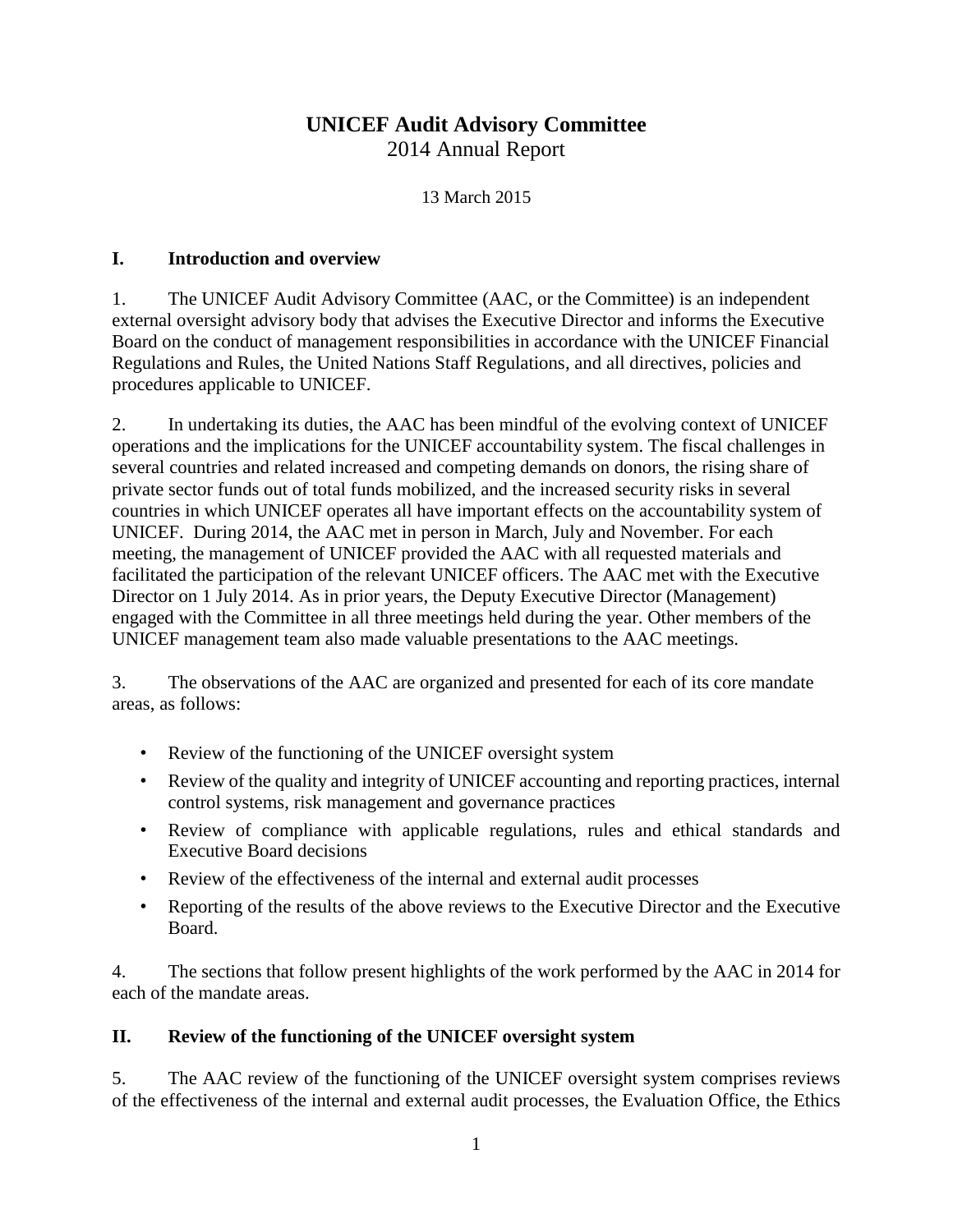Office and updates on the activities of the Global Management Team (GMT). The results of the AAC review of the internal and external audit processes are presented in section V of this report.

## **(a) Global Management Team updates**

6. As in prior years, during 2014 the AAC received regular updates from the Deputy Executive Director (Management) on the meetings of the GMT. The AAC took good note of the progress of work on the Effectiveness and Efficiency Initiative, including the considerations for establishing a Global Shared Service Centre (GSSC), discussions by the GMT of the Post-2015 goals for children, private sector fundraising and the progress of implementation of the UNICEF Strategic Plan 2014–2017. The AAC has appreciated the level of management attention to effectiveness and efficiency and looks forward to continued briefings on the implementation of these efforts.

## **(b) Managing for results**

7. The AAC reviewed the roles and responsibilities of the new Deputy Executive Director (Field Results) and notes with satisfaction that such added focus on results, properly and consistently executed, will enhance the overall effectiveness of the accountability framework and consequently the UNICEF brand. The work of the AAC in this area included receiving a live demonstration of the UNICEF inSight dashboards and gaining an understanding of the work of the Field Results Group.

8*. To ensure that UNICEF obtains the full benefits of the inSight dashboard system, the AAC encourages management*'*s continued close attention in the following three areas: (1) Assurance that the data in the system is complete and accurate;*

*(2) Promotion of the data for knowledge management purposes, in terms of programme outcomes and other indicators of programme progress; and*

*(3) Continued vigilance on corporate information technology governance to promote the use of common systems and the avoidance of possibly competing systems. This will be an area of continued AAC focus in 2015.* 

## **(c) Evaluation Office**

9. At the July 2014 meeting, the AAC met with the head of the Evaluation Office and noted with satisfaction the feedback from the Office about the steady improvement in the quality of both central and field evaluations. *The AAC advises that management should continue to improve the timeliness and quality of responses to evaluations.* In this regard, the AAC will monitor the implementation of the electronic Integrated Monitoring and Evaluation Plan, which, among other things, is designed to improve compliance. Further, the AAC will continue to monitor the effectiveness of the systems in place to ensure that evaluation results inform the design of future programmes.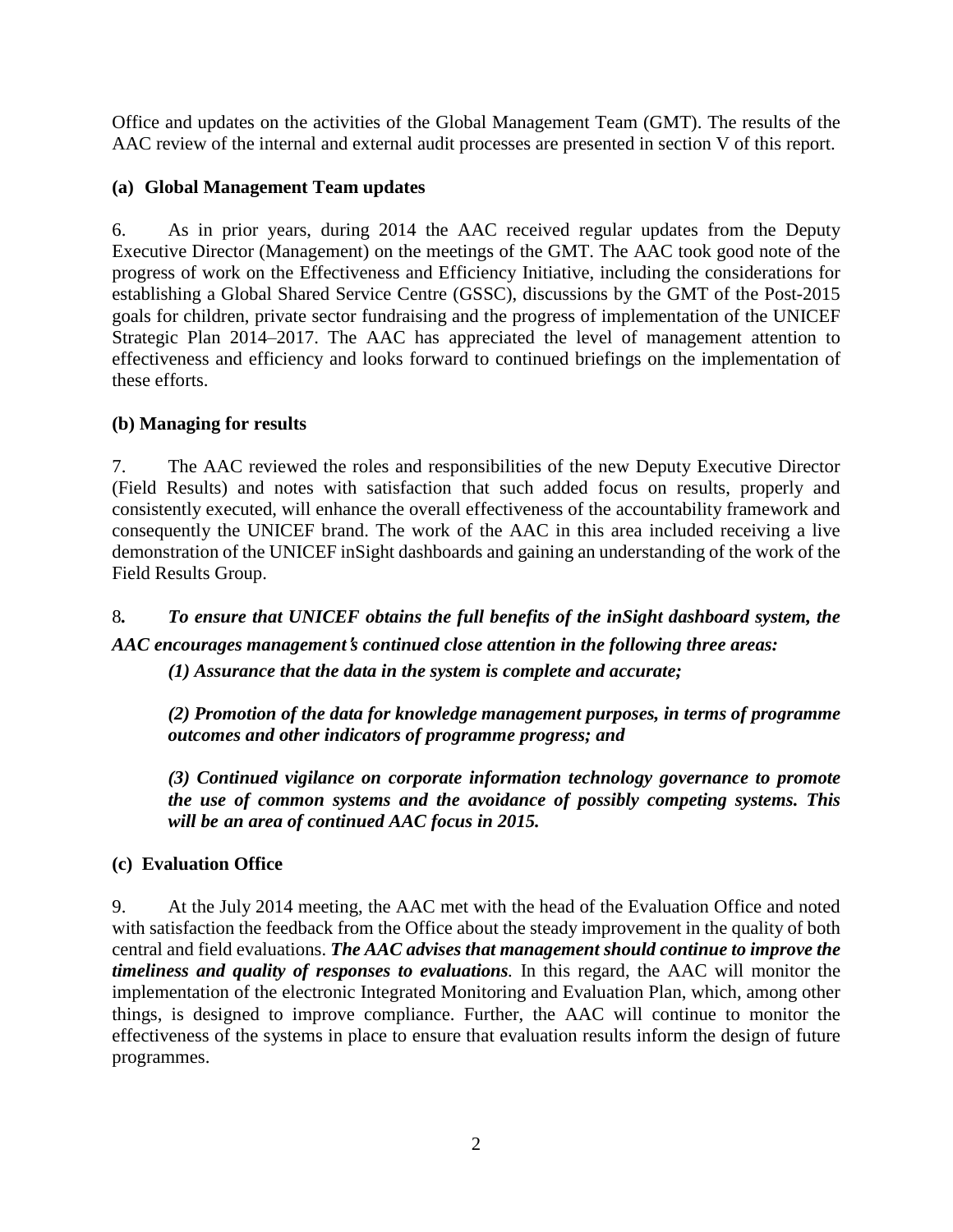## **(d) Ethics Office**

10. The AAC reviewed the 2014 workplan of the Ethics Office and noted with satisfaction the follow up on all cases reported to their office and on the progress of work on web-based training. Further, the efforts to promote a 'speak-up culture' throughout UNICEF should be strongly encouraged.

### **(e) Change Management**

11. The AAC noted the many change initiatives being implemented, including discussions about preparing UNICEF for dynamic changes in the medium to long term (UNICEF 3.0 and 4.0), the GSSC, reorganization of headquarters offices and functions, and increased use of matrix organization management. While these changes are intended to respond to the evolving operating environments of UNICEF, to help assure the effectiveness and efficiency of the measures arising from these initiatives, the AAC wishes to highlight the importance of strong change management. Further, active vigilance is required to assure the continued effectiveness of the control systems during this period of change and transitions. The AAC will continue to prioritize attention to these matters, including the oversight roles of the Office of Internal Audit and Investigations (OIAI) and the Division of Financial and Administrative Management (DFAM) in this regard.

12. The AAC strongly encourages UNICEF Management to organize periodic forums for the purpose of communicating the overall findings and conclusions of the key oversight functions, such as audit, investigations and ethics, to the organization.

### **III. Review of the quality and integrity of UNICEF accounting and reporting practices, internal control systems, risk management and governance practices**

13. At each meeting in 2014, the AAC received updates and explanations from DFAM on external audit matters, the application of the International Public Sector Accounting Standards (IPSAS) and on measures to assure the continued effectiveness of the internal control framework for UNICEF. The AAC also reviewed the 2013 financial statements prepared in accordance with IPSAS, and was updated on actions taken by management to address recommendations in the management letters from the United Nations Board of Auditors. The specific comments of the Committee in 2014 are detailed below.

#### **(a) Review of the 2013 financial statements based on IPSAS**

14. The 2013 financial statements were submitted to the AAC for information in April 2014. The AAC reiterates its request that, in the future, draft financial statements should be submitted to the AAC sufficiently ahead of their finalization for external audit to enable the AAC to more effectively play its advisory role vis-à-vis the Executive Director, and in line with current practice in other audit advisory committees.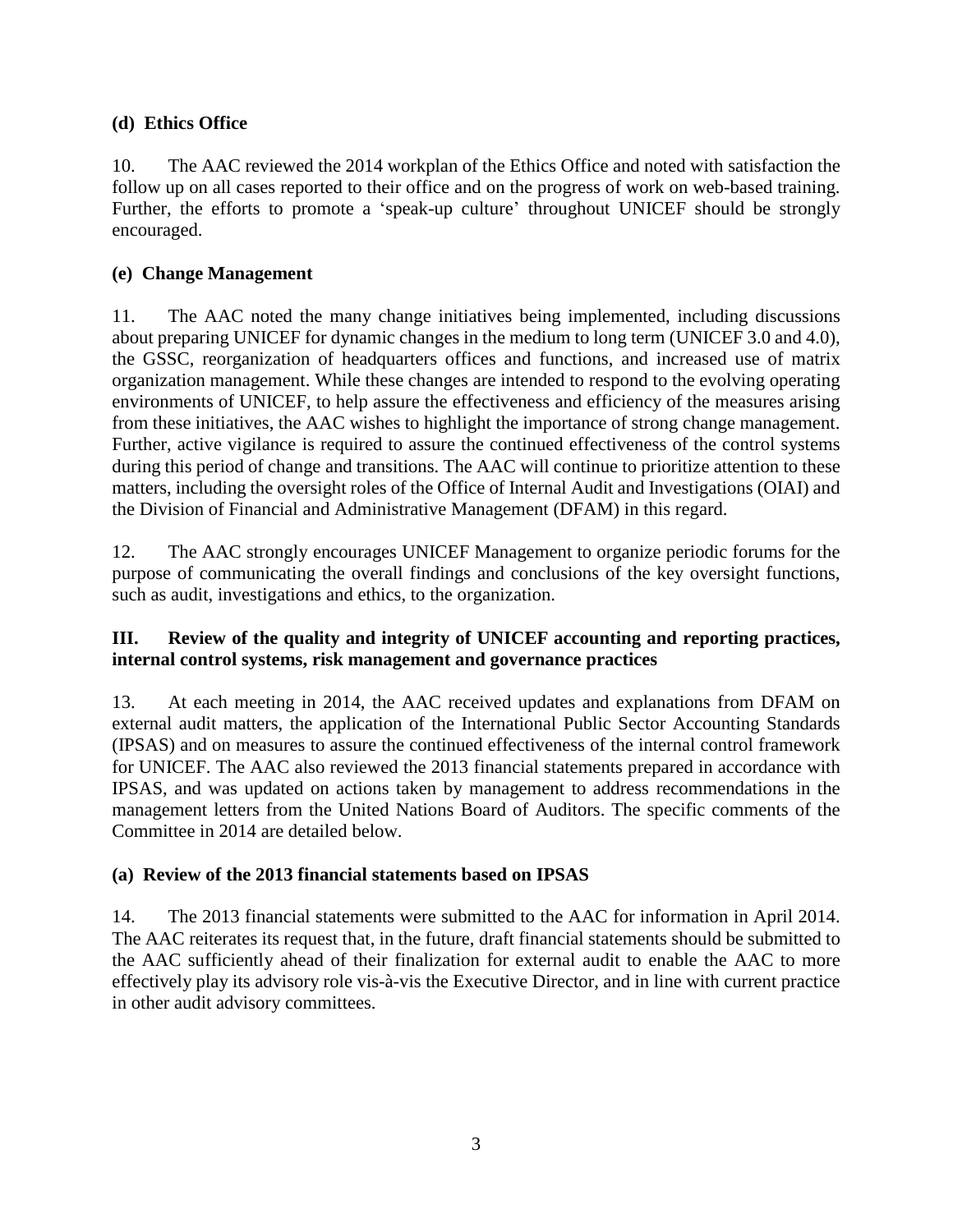### **(b) Review of the external auditors**' **management letter comments**

15. At each meeting in 2014, the AAC reviewed the progress of implementation of the recommendations of the external auditors that had been accepted by management. The AAC was pleased to note the progress of work on these recommendations, particularly those relating to the National Committees for UNICEF. The AAC noted with satisfaction the strengthened monitoring of National Committee reserves and investment activities.

16. The AAC has recommended to Management to develop and adopt a statement of internal control, a practice that pertains in many other organizations. Such statement will present Management's assertion regarding the effectiveness of the internal control systems, typically supported by specific recommendations from the relevant business areas. The Committee believes that such a statement will further enhance the image of UNICEF.

17. **Private Sector Fundraising:** The Committee notes that the United Nations Board of Auditors draft report for the current year recognizes the changes underway in the overall management of National Committees, and that as a result of actions taken by UNICEF, any risk of audit qualification or continuing reference as a matter of emphasis in the Board report on this issue appears to have abated.

18. The Committee also takes note of the fact that private sector funds are representing an increasing percentage of core resources. While this is a positive outcome, the AAC notes that the detailed work outlined for increased oversight of the National Committees and of the private sector fundraising effort overall requires continues vigilance and oversight, due to the strong reputational risk to UNICEF of negative findings.

#### **IV. Review of compliance with applicable regulations and rules**

19. The AAC continues to pay particular attention to compliance with the relevant rules and regulations. Chief among the areas dealt with in 2014 were the activities surrounding the implementation of the policies and procedures related to the revised framework for the harmonized approach to cash transfers (HACT), adopted in early 2014 by the United Nations Development Group.

20. The Committee received materials on UNICEF policies, procedures and the Global Strategy to strengthen the management of HACT in UNICEF. The Committee was pleased to note the comprehensive set of actions and responsibilities scheduled for implementation in the UNICEF workplan for 2014–2015 as well as the commitment of funds to local improvements. The fouryear strategy and the two-year workplan signal a management commitment to addressing the deficiencies and risks in cash transfer mechanisms.

21. The Committee requested and received copies of recent updates on the status of implementation of the Global HACT Strategy and noted the establishment of accountability for various aspects of implementation as well as the measurement of implementation via the VISION system.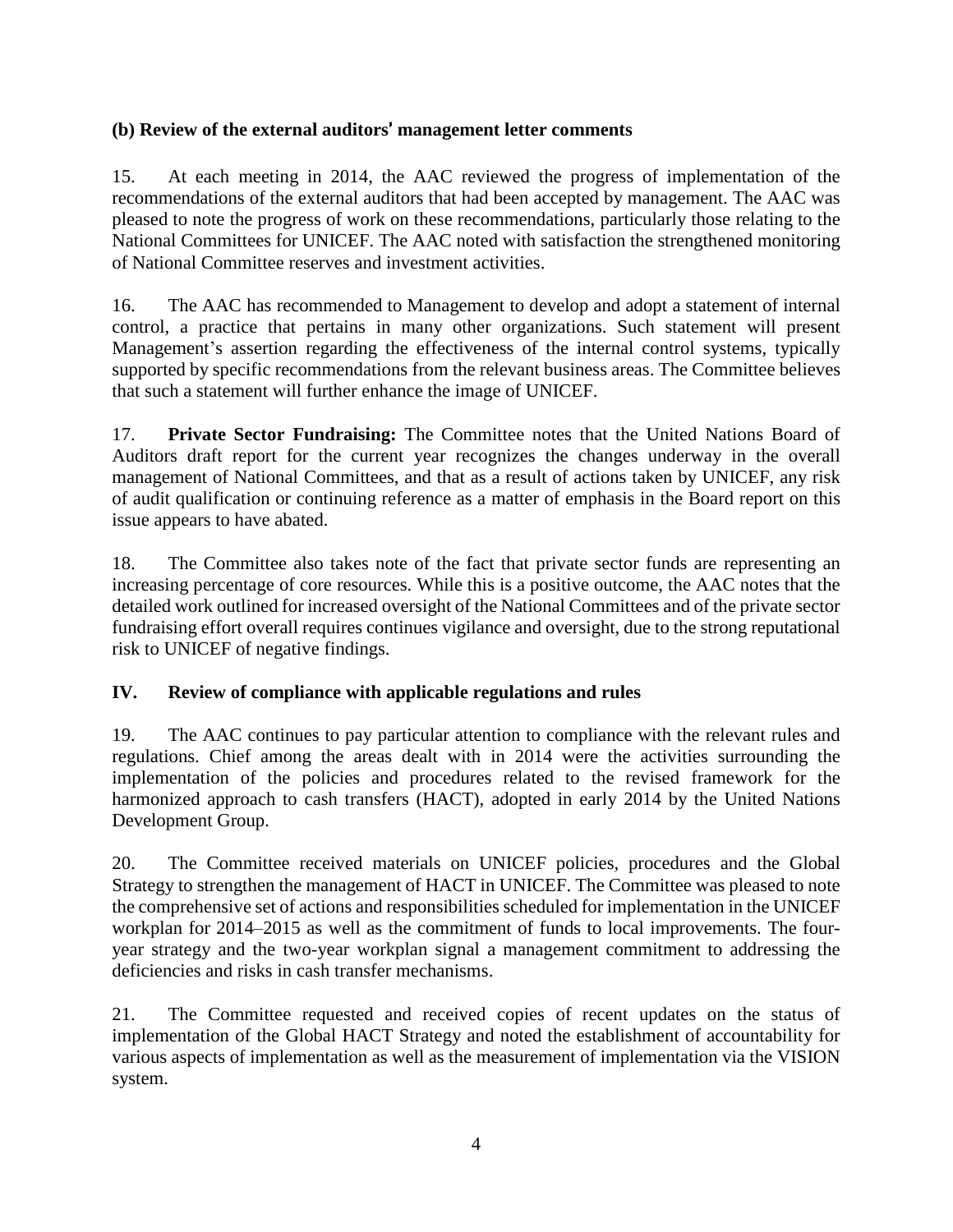22. These actions support one of the recommendations in the AAC's most recent report regarding development of implementation plans for the new framework, as well as metrics on local office compliance with the requirements. The Committee has requested that at each of its subsequent meetings over the coming two-year workplan implementation period, it should receive a short briefing from those responsible for implementation on the status of the workplan as well as data on compliance across UNICEF offices. The Committee looks forward to receiving this information. The AAC also notes the designation of 10 pilot programmes and will follow up with relevant managers in future to determine how these pilot programmes are progressing.

23. The Committee notes that the two-year implementation plan is ambitious and is dependent on efforts across the organization, as well as some changes in thinking about processes and reporting. We encourage management's continued support of the accountability mechanisms put in place to make these changes. The HACT framework documents call for specific assignment of accountability for HACT results. In line with the request the Committee has made for systematic updates, it looks forward to hearing more in future meetings about how UNICEF is building this accountability.

## **V. Review of the effectiveness of internal and external audit processes**

24. The highlights of the work of the AAC during 2014 in this mandated area included the following:

#### **(a) Internal Audit**

#### **(i) Follow Up on the Recommendations of the External Quality Assurance of the Internal Audit Function**

25. An external independent review was conducted in 2013 on the effectiveness of the UNICEF internal audit function. While the overall conclusion was that the internal audit function was generally in compliance with the International Professional Practices Framework and generally in line with best practices, a number of recommendations were made to help improve the function even further. The AAC notes with satisfaction the overall progress made on the implementation of the recommendations. One open issue is the recommendation that the AAC should provide input into the annual evaluations of the Director of OIAI. The AAC believes that this recommendation is in line with best practices and contributes to the independence and objectivity of the Director of OIAI. The Executive Director also agrees to the input of the AAC on the Director OIAI appraisal and he further suggests that the AAC Charter should be amended to specifically outline this responsibility.

#### **(ii) Review of the 2014 OIAI workplan**

26. The AAC reviewed and endorsed the final workplan of OIAI for 2014, which covers both the audit and investigations functions of the Office, and noted that the level of resourcing was reasonable relative to the work to be undertaken. The results of the AAC monitoring of the progress of implementation of the workplan are summarized below.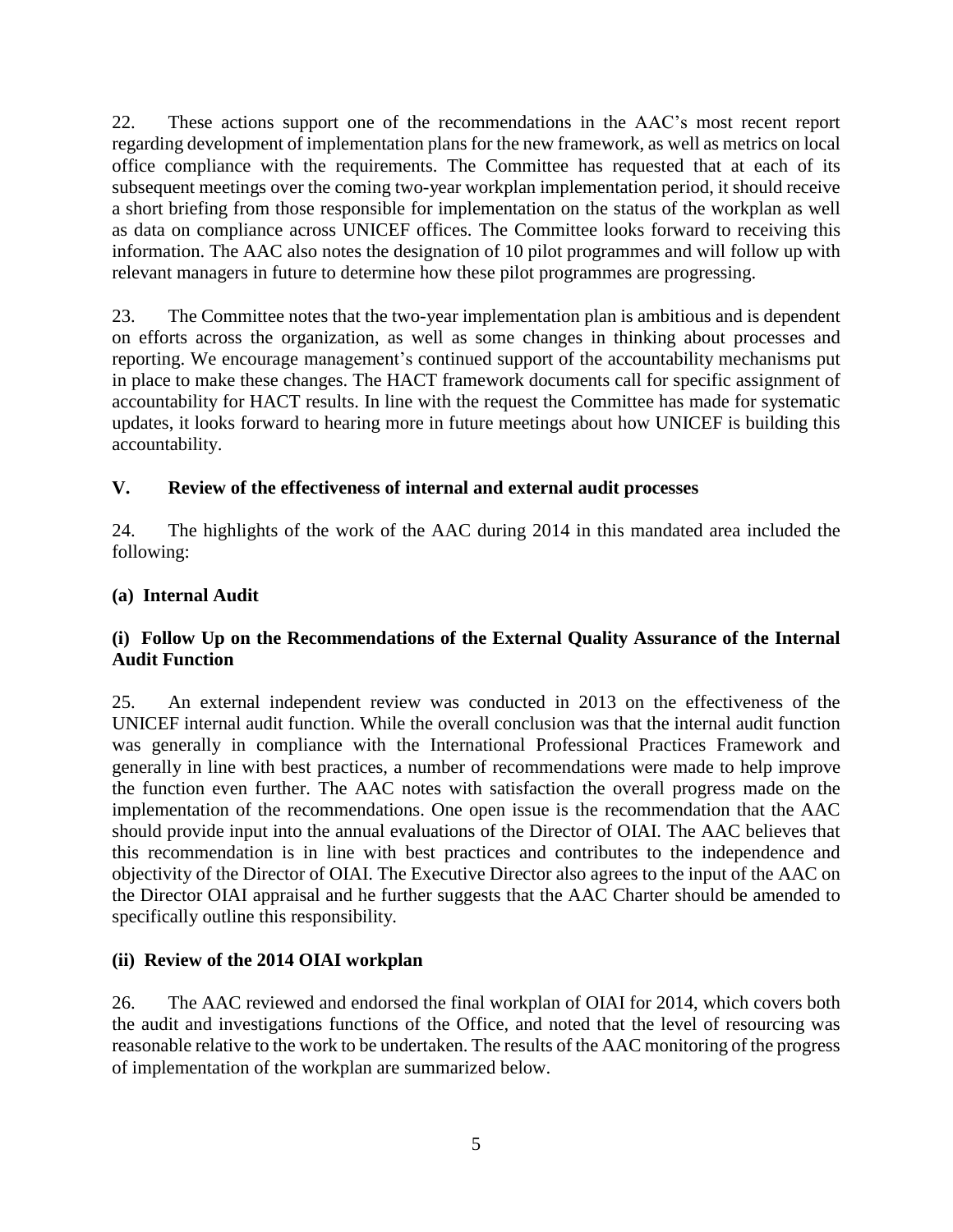### **(iii) Review of OIAI activity reports**

27. As in prior years, the AAC reviewed the quarterly OIAI activity reports, paying particular attention to the volume of items carried over from previous periods and the overall ageing of audits and investigations. On the basis of such reviews, the AAC has highlighted for management attention the continued need for vigilance and improvements in the monitoring and control of cash transfers and the management of assets in field offices.

28. In general, the AAC provided professional advice on the various issues brought to its attention by the Director of OIAI to enhance the efficiency of the audit and investigations function.

29. The AAC has noted that audits carried over from 2013 were completed in 2014, but that a number of audits included in the original 2014 workplan were cancelled or carried over into the next year due to staffing gaps, security concerns or headquarters reorganization. These changes were offset by additional advisory services undertaken during 2014. While the Committee is satisfied with the overall assurance level provided by OIAI in the circumstances, it will further review workplanning assumptions for its assurance audits with OIAI in 2015.

### **(iv) Public disclosure of internal audit reports**

30. As stipulated in the standard operating procedures implementing the public disclosure of internal audit reports, the AAC has at each meeting examined the reasons for redaction or nondisclosure of certain internal audit reports and concluded that such actions were compliant with the relevant policies and guidelines. *The AAC however noted a slight increase in the average time between completion of the audit and actual public disclosure. The AAC urges attention in this regard to ensure timely disclosure of OIAI reports.*

## **(b) External Audit**

## **(i) Meeting with the United Nations Board of Auditors**

31. The AAC met with the United Nations Board of Auditors during its July and November meetings. The Committee concurs with the focus areas selected by the Board of Auditors, namely the effectiveness of oversight over National Committees, and over programme, budget and human resource management.

#### **(ii) Follow-up on management letter comments**

32. As previously noted, the Committee noted with satisfaction the progress made in ensuring ownership for the implementation of the external auditors' recommendations and has encouraged the prompt closure of pending matters, especially those dependent on the implementation of IPSAS.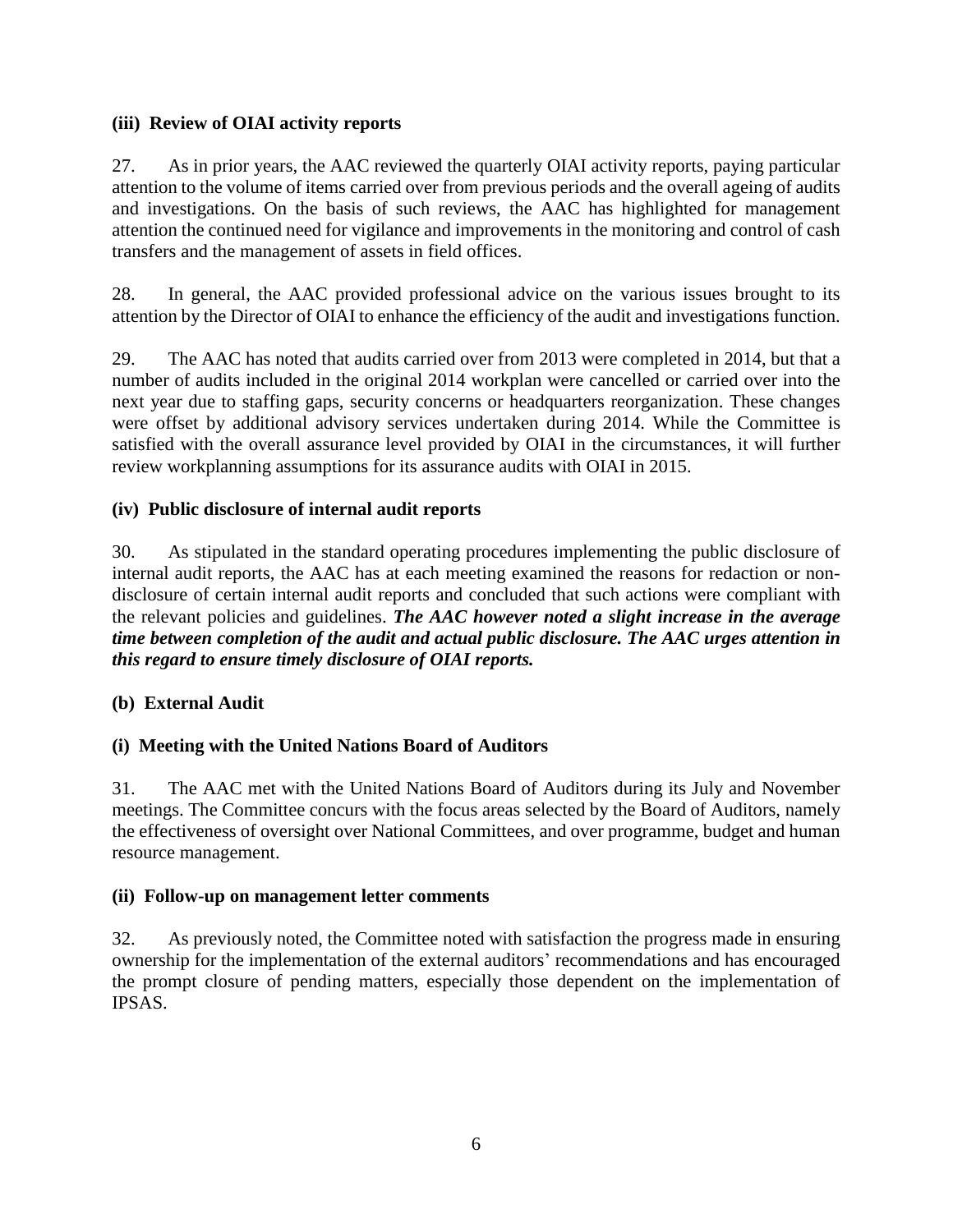### **VI. Reporting to the Executive Director and the Executive Board**

### **(a) Executive Board**

33. Following the practice from the past two years that has been motivated by reasons of economy, an AAC member based in the United States represented the Chairperson of the AAC at the annual session of the Executive Board (June 2014), at which the annual report of the Committee was presented in conjunction with the OIAI annual report. The AAC member's presence was acknowledged at the beginning of the OIAI presentation to the Executive Board. The AAC recommended to UNICEF management in its 2013 annual report, and reiterated in 2014, the recommendation that the report of the AAC should be presented separately at the annual session, consistent with the independent external character of the AAC.

### **(b) Executive Director of UNICEF**

34. The AAC has submitted minutes of all of its meetings to the Executive Director, highlighting matters that in the view of the Committee require his special attention. The AAC appreciated the presence of the Executive Director at its meeting on 1 July 2014. Such presence helps to reinforce the 'tone at the top' regarding the important attention that needs to be continuously paid to the proper functioning of the oversight and accountability framework of UNICEF.

### **(c) UNICEF Deputy Executive Director (Management)**

35. The AAC also appreciated the opportunity to meet with the Deputy Executive Director (Management) at each of its meetings. His presence allowed the Committee to obtain updates on meetings of the GMT and the Executive Board and on preliminary management responses to AAC members' observations or queries.

#### **VII. Audit Advisory Committee membership and attendance in 2014**

36. The AAC comprises five external members who are independent of both UNICEF and the Executive Board. The membership of the AAC and the record of attendance at AAC meetings during 2014 are summarized as follows: